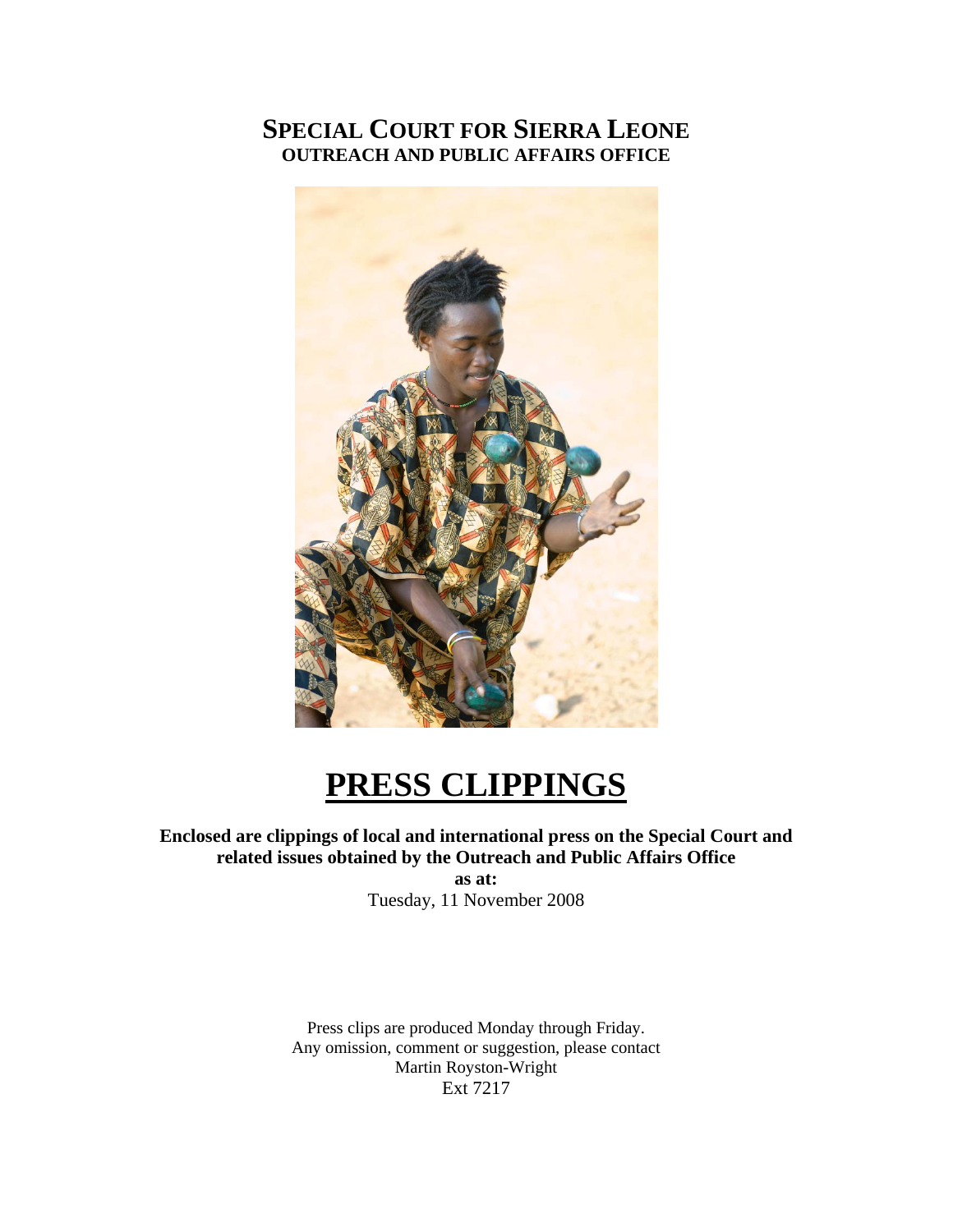| <b>Local News</b>                                                  |              |
|--------------------------------------------------------------------|--------------|
| 'Fambul Tok' Launches Reconciliation Tournament / Awareness Times  | Page 3       |
| The Need to Abolish Death Penalty in Sierra Leone / Standard Times | Page 4       |
| <b>International News</b>                                          |              |
| Profile of Mr. Terry Munyard / BBC World Service Trust             | Page 5       |
| Hunting Down War Criminals / Peterborough Examiner                 | Pages 6-7    |
| UNMIL Public Information Office Complete Media Summaries / UNMIL   | Pages $8-10$ |
| Rwandan Anger at Germany Arrest / BBC                              | Pages 11-12  |
| UN Alleges War Crimes in DR Congo / BBC                            | Pages 13-14  |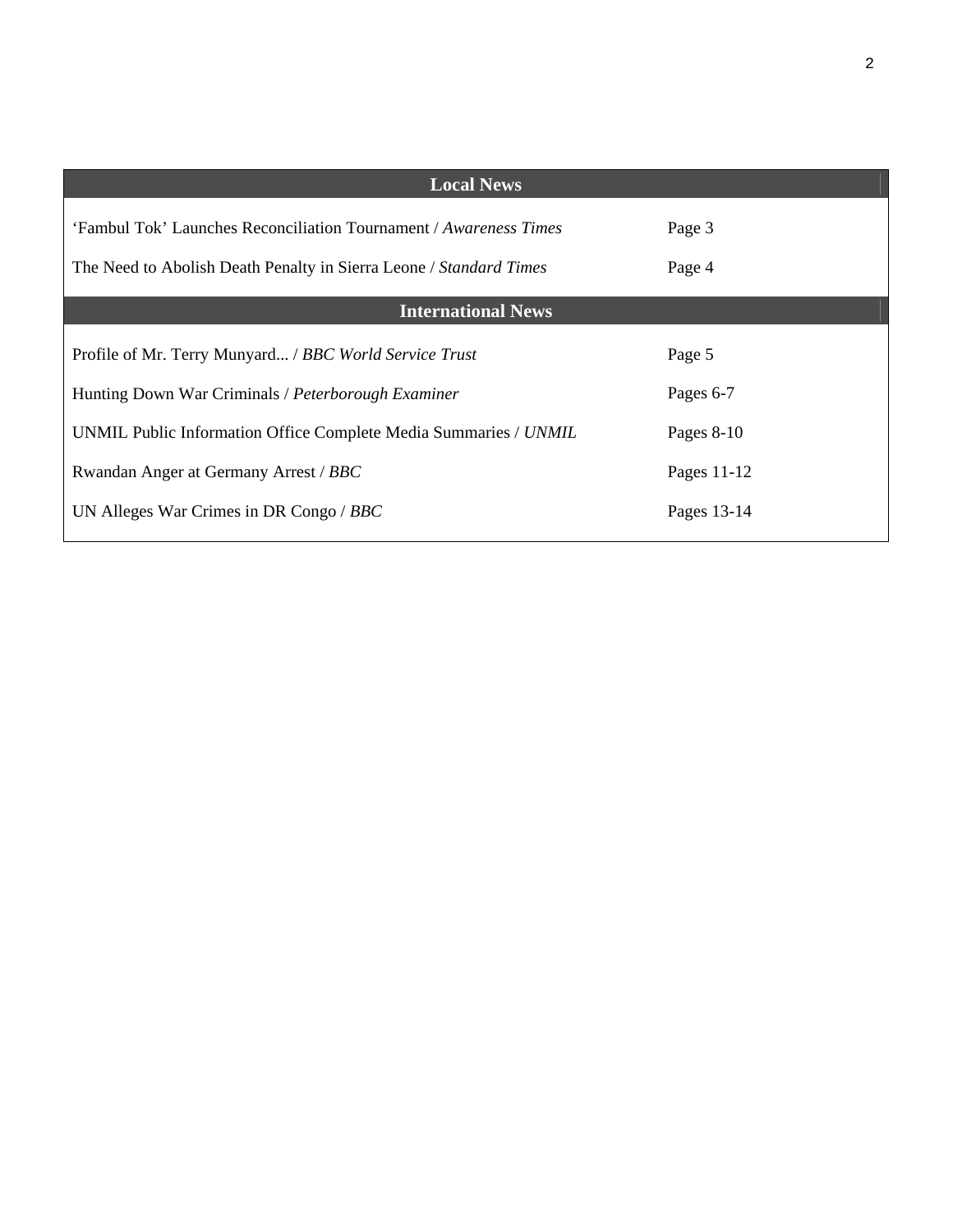# Awareness Times

Tuesday, 11 November 2008

# 'Fambul Tok' Launches Reconciliation Tournament

#### By Bampia J. Bundu

In collaboration with Play 31, Fambul Tok Sierra Leone on Saturday 8th November 2008 launched a 'Chiefdom Reconciliation Tournament' in a village called Gbekedu in the Kissy Ten Chiefdom, Kailahun District.

Speaking at the launching ceremony. Fambul Tok's Technical Advisor, Mr. Robert Roche pointed out that reconciliation is a continuous process as it achievement requires time. "In that regard, Fambul Tok has decided to engage various chiefdoms within the Kailahun District in 'home' and 'away' tournaments in order to foster peace. unity and friendship among the chiefdoms," he disclosed. He noted that Fambul Tok have been engaging the minds of the people for the past one year, adding that the project is now using football to unite the people once

again. He therefore called on the locals to use the football process as a way of emancipating their minds from the odds of the eleven years brutal civil war and accept each other as one family.

A football encounter between Gbekedu and Tamba Taykoh villages, with both males and females, mark the commencement of the tournament. The encounter saw the visiting Tamba Taykoh female team defeating the host by three goals to two, in a penalty shoot out, while the male team of the host, Gbekedu, defeated the visiting team by two goals to nil.

Earlier in his welcome address, Section Chief of Gbekedu Village, George Nyuma wondei commended Fambul Tok for bringing happiness once again in their lives. adding that since the inception of their village, they have never been engaged in such friendly activities with other villages.

Section Chief of Tamba Taykoh Village, Tongi Chiefdom, Fatoma Josiah confessed that the occasion has accorded him and some of his subjects the opportunity to visit the host village, while commended the Fambul Tok project for such a laudable venture. "Fambul Tok has really unite us as one family and we will from now henceforth be working in the interest of each other." he pointed out.

Fambul Tok Director, Mr. John Caulker thanked the chiefdom people for mobilizing themselves in their numbers to grace the match which shows their commitment towards the reconciliation process. He revealed that the tournament will continue till next year as all of the chiefdoms in the district will play among themselves home and away matches.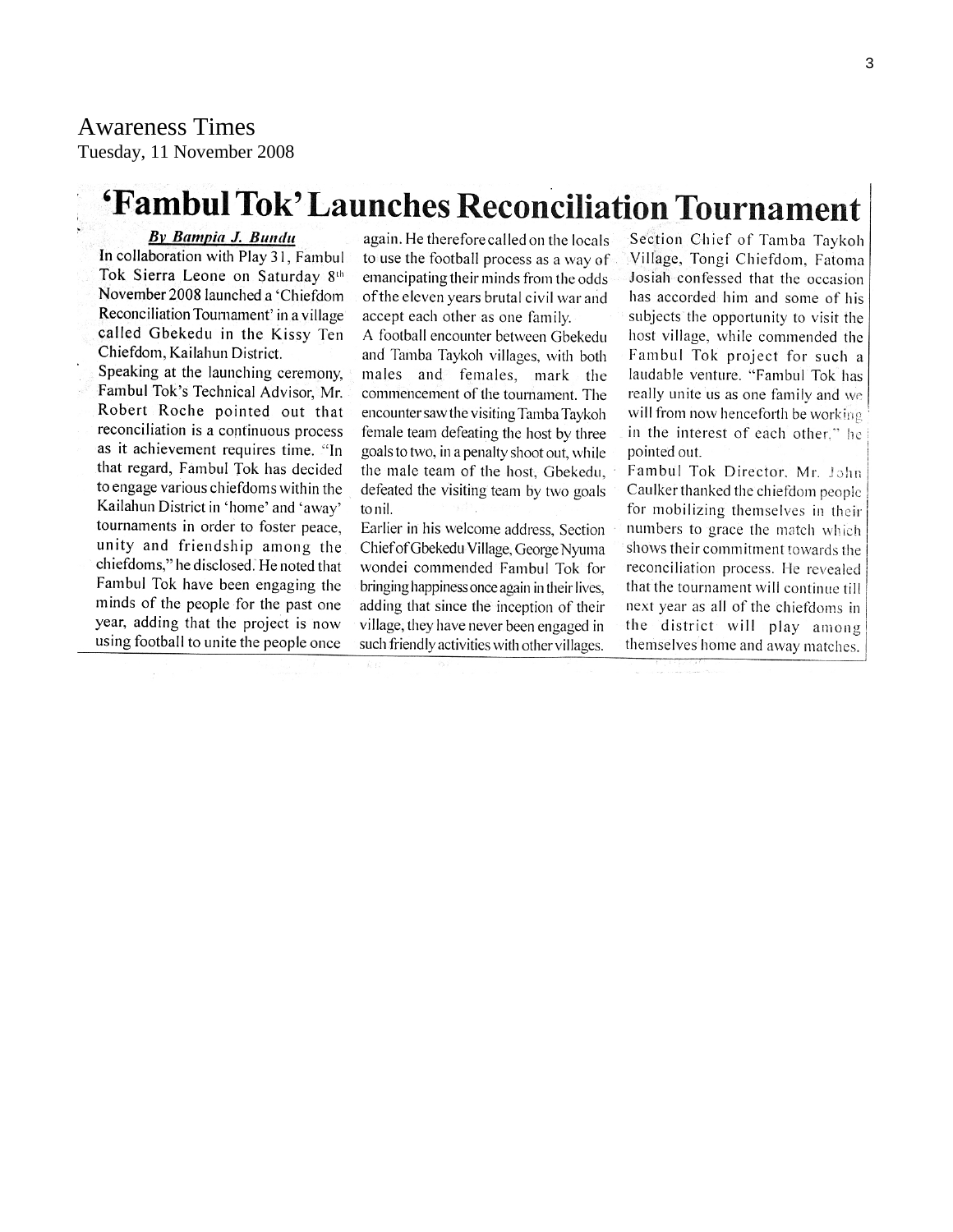# Standard Times Tuesday, 11 November 2008

# **BY SANTIGIE KAMARA**

#### The need to abolish Death Penalty in Sierra Leone death penalty acts as a detriment and made

ne of the key commandments in the ok of Exodus clearly states that "thou shall not kill" this presupposes that only the creator in heaven and earth has the right to take the life of his servants without questioning. However, disobedience and lack of love has left the world in a very precarious situation.

It is very common to hear about murder, manslaughter genocide to name but a few in most parts of the world.

Following the establishment of the United Nations in 1945, the founding fathers thought it prudent to guarantee the lives and safety of its members which brought about the formation of the Universal Declaration of Human Rights in 1948. The right to life is one of the basic fundamental principles enshrined in the universal declaration. Today, this particular with levity as man's inhumanity to man is holding sway on a daily basis. This writer is totally against the act of murder or manslaughter based on the simple fact that "every individual has the right to life irrespective of race. financial status or other wise Innocent people have lost their lives as a result of the "mosaic" law. Africa leaders are in the habit of using the Death Penalty against those they perceive to be a threat to their regimes. The late Ibrhaim Sorie Fornah and other lost their lives as a result of what most political pundits referred to as "political threats". Moreover, GMT KaiKai and other faced the gallows as a result of political threats.

The brutal murder of Bambay Kamara, Yayah Kanu Salammy Coker to name but a few came as a result of revenge, hatred and suspicion. Similarly, a total number of twenty-nine military officers were summarily executed and oth-

ers earmarked for future death. Research also indicates that the late rebel leader of the Revolutionary United Front (RUF) Col. Foday Sabannah Sankoh was on death row and followed his released by the government of the late President Siaka Stevens. He nursed diabolic plans which led to an untold suffering on the

lives of so many Sierra Leoneans. Unlike Foday Sabannah Sankoh, there are quite a considerable number of Sierra Leonea who have lost their loved ones as a result of the death penalty. While other are still enduring the pinch, the perpetrators are moving in peace with their families forgetting about the nightmares they have left in the life of others. In African, quite a considerable number of countries have abolished the death penalty. Over forty-eight countries in Europe have done like wise

In a bid to ensure that this particular dream is ealize in Sierra Leone, Amnesty International Sierra Leone Section has taken up the fight in ensuring that the death penalty is abolished in Sierra Leone. The Director of Amnesty International - Sierra Leone, Mr. Brima Sheriff spoke about the essence of the occasion and noted that it is significant for the death penalty to be abolished completely from the law books of the country. The Director noted that there were quite a considerable number of Sierra Leoneans that were under the death row following the AFRC era and noted that the likes of I.B. Kargbo, the Chief of Defence Staff Major General Nelson Williams, Denis Smith who were also on death row are now serving the country to the best of their abilities. Mr. Sheriff stated that if these people had been killed, they would not have been on a position to help Sierra Leone as they are now doing.

The Director of LAWCLA who chaired the programme, Mr. Melron Nicol-Wilson made reference to the TRC recommendations and noted that the death penalty is a violation of Human Rights. Mr. Nicol-Wilson made references to countries that have already abolished the death

penalty and added that the Sierra Leone domestic court must change from death penalty to life imprisonment. In his statement, the AIG crime services Mr

Francis Munu spoke on the significance of the occasion and noted that civilization must prelieu

Mr. Francis Munu maintained that law is used to regulate the society and called for a balance. The AIG reminded the gathering that the law makes provision for the death penalty and it should be established genuinely. Mr. Munu revealed that he will not subscribe to the notion of "abolishing the death penalty" and pointed out that it has nothing to do with crime and people should be accountable for their actions.

The legal adviser attached to the Ministry of Defence Lt. Col Koroma noted that

mention of fabricated cases and argued that it caused the death of innocent people. Lt. Col. Koroma also spoke about the high rate of crime in some part of the country and observed that people on death rows, in<br>most cases die before their time. The legal adviser supported the notion and called on the authorities concerned to abolish the death penalty from the law books of Sierra Leone.

In reality, the seminar actually brought together a mixed reactions from members of the civil society and other members of the public regarding the abolishment of the death penalty.

Even though the law prescribed a tooth for a tooth punishment against murderers, since the summary execution of twenty nine sol-

Inna Lillahi wa inna ilaihi rajeun

diers in 1999, there is no reported case of hanging or capital punishment in the country. There are a considerable number persons of such sentences at the Pademba Road prisons who are on death row as a result of the Mosaic Law. Certainly, the government of President Ernest Bai Koroma has to look into that particular law so that it will be properly modified. Unlike any nart of the world, Sierra Leone is now a Democratic state where the rule of law is applicable.

Even though that is the case, it does not signify that the death penalty should not be in existence. There are some certain states in the United States of America where capital punishment still holds sway.

Therefore, one should not come into hasty conclusion like that without giving instances to the acclaimed nation of democracy.



**A--A--A--A--**

4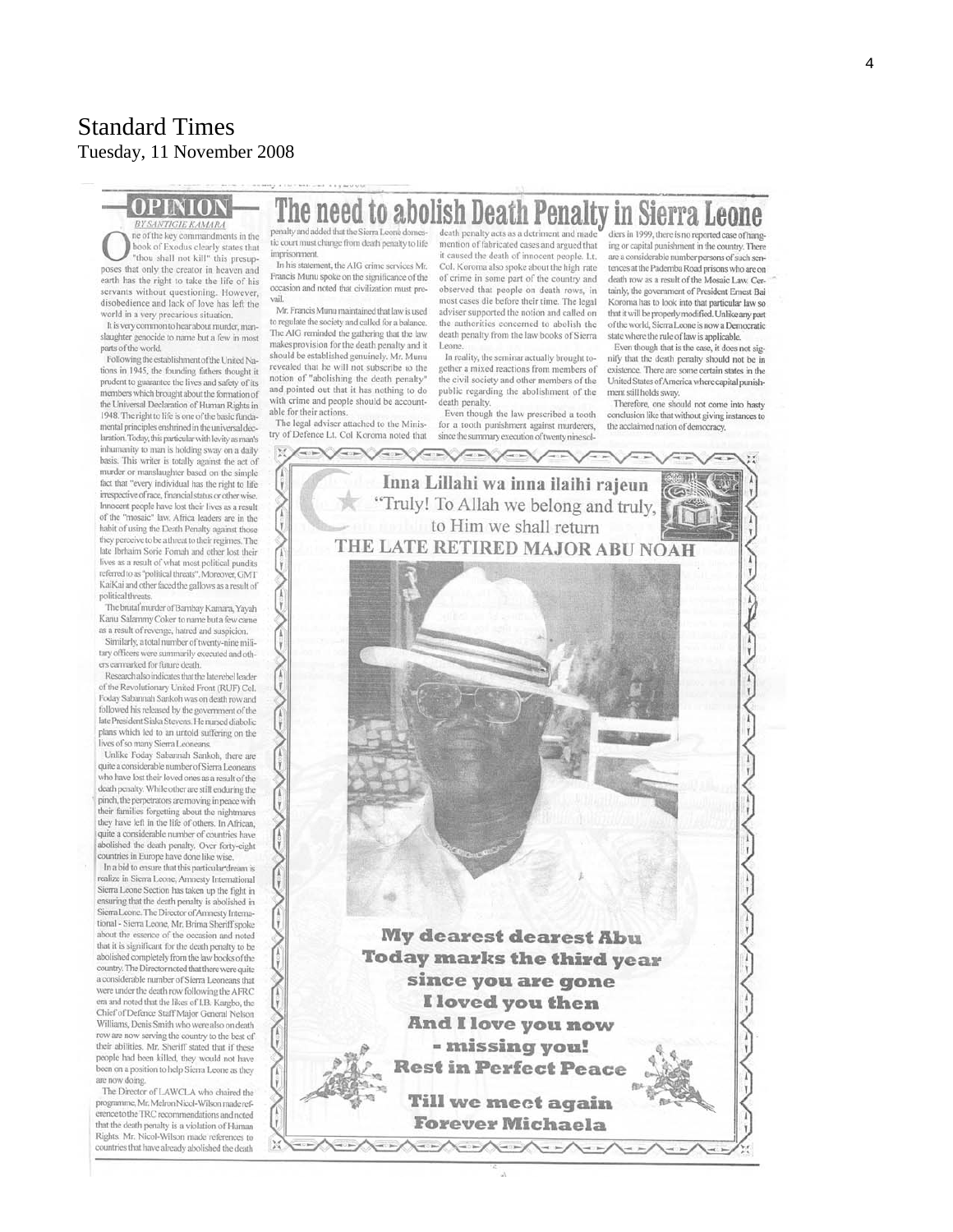# BBC World Service Trust

Monday, 10 November 2008

#### **Profile of Mr. Terry Munyard, Charles Taylor's Lawyer who withdrew from the case**

CHEESEMAN: The Presiding Judge of the Special Court for Sierra Leone sitting in The Hague on last Friday announced the withdrawal of one of the top Lawyers of accused Former Liberian President, Charles Taylor from the war crimes trial. The Judge said Mr. Terry Munyard attributed his withdrawal to professional ethics. BBC World Service Trust, Joseph Cheeseman in this profile looks at the Defence Lawyer Terry Munyard and the effect of his decision to withdraw temporarily from Taylor's team.

Mr. Terry Munyard, a British barrister, was one of the four top lawyers the Special Court for Sierra Leone provided for the legal defence of Mr. Charles Taylor when the former Liberian leader sacked his first defence lawyer, Karim Khan.

Mr. Munyard always stepped in the leadership position of the defence team when lead defence lawyer, Courtenay Griffiths was away.

Mr. Munyard was known by the Judges and his fellow lawyers for stirring the Court into laughter when everything in the court seemed too serious and unhuman. He was also known for his tough and probing questions to Prosecution witnesses when they appeared on cross-examination.

Terry Munyard received his Bachelor of Law, LL.B. Degree from Kings College in London, England in the 1970s. Mr. Munyard practices civil and criminal law, specifically working on public order and political activist cases.

Mr. Munyard was called to the Bar of England a year after completing his law degree but did not at that time contemplate going into practice. In the 1970s he worked in various areas of legal publishing, specializing in the then developing fields of employment and discrimination law. He was an active trade unionist at the same time. Mr. Munyard was involved with the National Council for Civil Liberties, eventually being elected to its national executive committee.

The three lawyers presently on the defence team, Courtenay Griffiths, QC, Lead Counsel, Terry Munyard, Co-Counsel, and Morris Anyah, Assistant Co Counsel, have meticulously shared the Prosecution witnesses among themselves based on experience.

Courtenay Griffiths and Terry Munyard, the two senior lawyers on the Defence team usually take on the insider and linkage witnesses. These types of witnesses are reported to be more knowledgeable about the alleged linkage between Mr. Taylor and the Sierra Leone rebel group, the RUF. Mr. Morris Anyah, the youngest on the team, is usually given the crime base witnesses or victims of the war in Sierra Leone. Indeed the withdrawal of Mr. Munyard from the Defence team is likely to upset the balance of this division, especially where a new lawyer is coming in to learn the chemistry of Charles Taylor's war crimes case.

One legal expert here told me the withdrawal of Mr. Terry Munyard from Charles Taylor's Defence team would indeed negatively impact the morale and ability of the team to provide a vibrant and robust defence for Mr. Taylor when the Prosecution concludes its side of the case. However, Lead Defence lawyer, Courtney Griffiths indicated to me they would be asking the Court for few months break to prepare themselves better for the legal defence of Charles Taylor.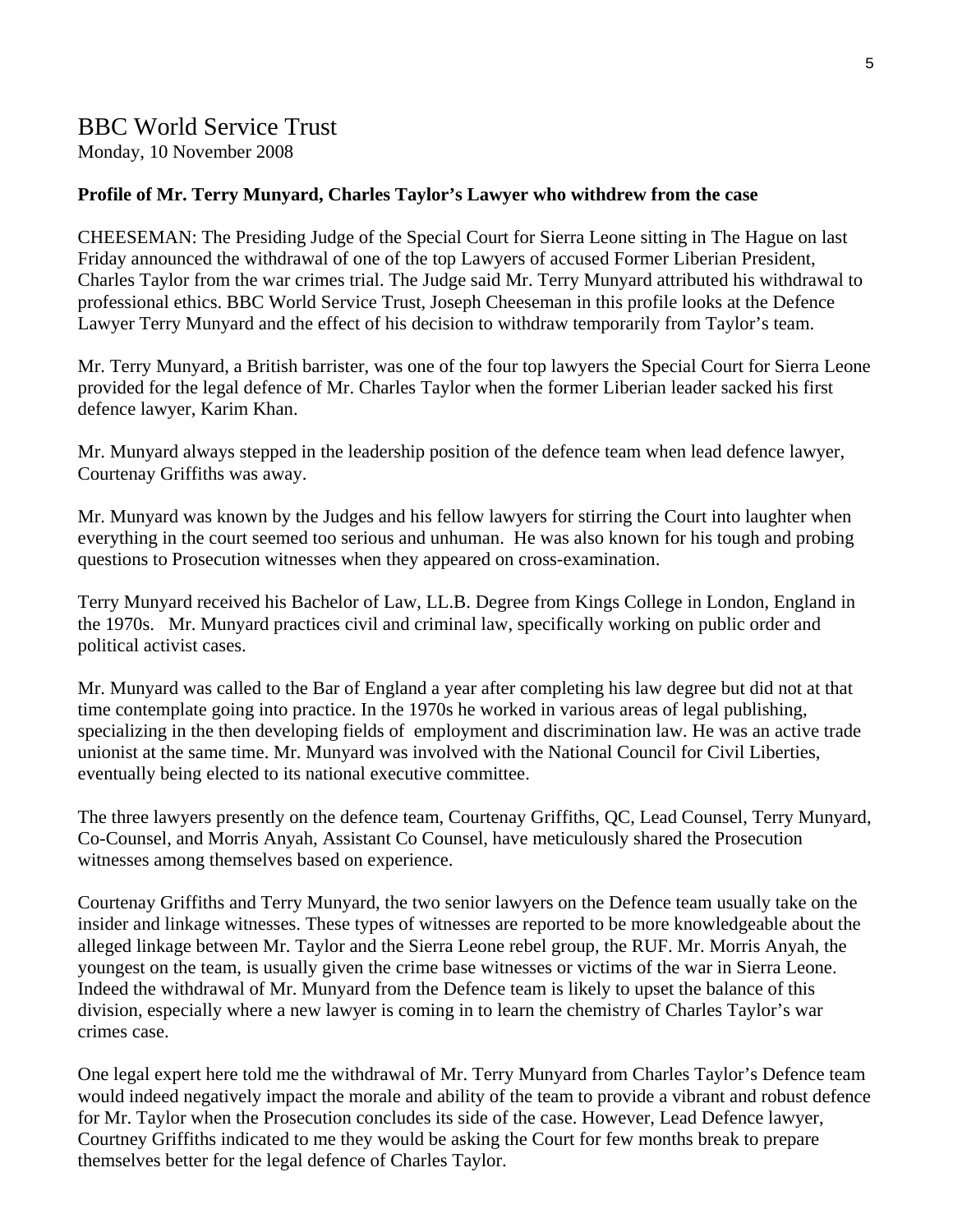# Peterborough Examiner

Monday, 10 November 2008 http://www.thepeterboroughexaminer.com/ArticleDisplay.aspx?e=1288826

### **Hunting down war criminals**

### Posted By SARAH DEETH , EXAMINER STAFF WRITER

Once in charge of overseeing local investigations into break and enters and assaults, Steve Streeter has been investigating war crimes for the past year.

Streeter, an inspector with the city police department, returned from an investigative mission in Sierra Leone, a West African country recovering from a brutal civil war lasting from 1991 to 2002.

The RCMP has an international peace operation branch, he explained, sending police officers from across Canada to countries like Jordan, the Ivory Coast, the Congo, Afghanistan and Haiti.

When he applied, Streeter was working as the staff sergeant in charge of the criminal investigations branch of the city police department.

Streeter heard about the opportunity through former city police sergeant friend Rob Hotston, who went to Sierra Leone in 2006.

"He gave me a little heads up about what it's all about," Streeter said.

He left for Sierra Leone Sept. 24, 2007, leaving behind his wife and three grown children.

There was an orientation for new officers, he said, but he didn't receive any formal training for his new job.

"Investigative work, police work, is the same wherever you are," Streeter said. "You identify witnesses, you interview witnesses, you get the facts."

Those facts included stories about mass rapes, acts of terrorism, abductions, sexual slaver and conscription of child soldiers.

"There are thousands of those kids over there," Streeter said. "There's a whole generation that's lost."

He coped, he said, by trying to remember that everything has already happened and the past is beyond his control.

"And that the reason I'm there is, in some small way, to make it right for people," he said

Streeter's information was passed on to prosecutors working for the UN-established Special Court for Sierra Leone.

"We actually got some of the first convictions for the conscription of child soldiers," Streeter said.

Streeter worked with police officers from all over the world, including Pakistan, Australia, the United States and Sierra Leone.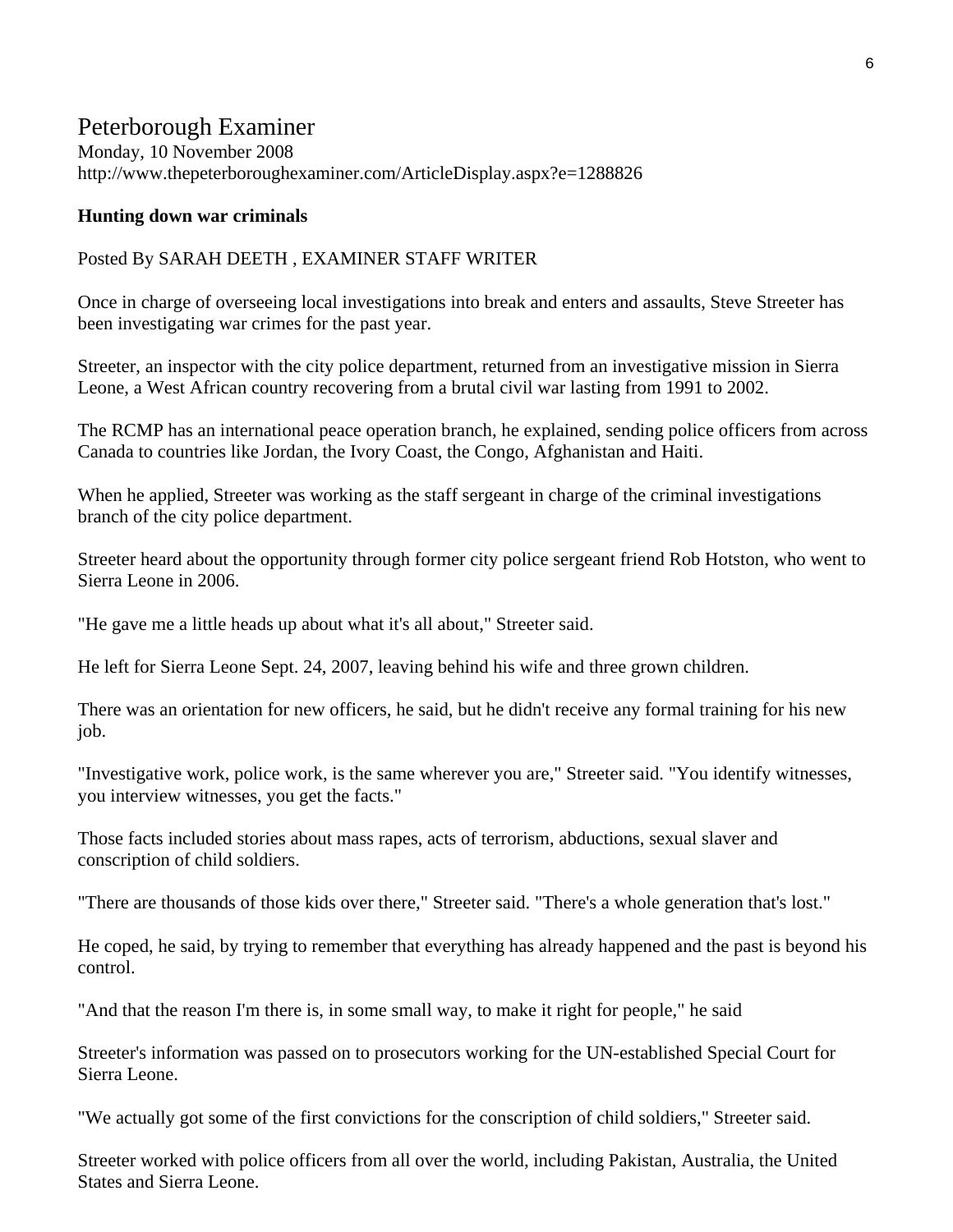"We could not have done our jobs without them," he said of his Sierra Leone colleagues.

During his time in Sierra Leone, Streeter lived in a walled compound in Freetown, the nation's capital.

The biggest adjustment, he said, was not the culture or the work, but living in the poorest nation in the world.

The average daily income in Freetown is only about \$1, he said. "But you're there for a couple of weeks, and you start to pick up on the smiling faces."

He said he grew to love the natural beauty of the country.

"From my house I could walk to the Atlantic Ocean," he said. "It was a little bright spot in life."

The prominent environmental degradation was hard to accept at times, he said. On one occasion Streeter was on the beach when he noticed a large cargo ship passing by.

"I noticed some kind of slick substance was coming out of it," Streeter said. That substance was a load of garbage the ship dumped into the ocean.

"Within hours, a five kilometre stretch of beach was ankle-deep in garbage," he said. "That was kind of hard to swallow."

Streeter managed to return home three times during his mission, and his first trip back was a bit of a shock.

After landing in Heathrow airport, he couldn't help but notice the designer stores and gourmet bars throughout the airport.

"It was like a huge shopping mall for the rich and famous," Streeter said. "That really hit me."

Streeter returned to Peterborough Sept. 25.

He's now in charge of uniform patrol officers, which, he said, requires a different set of skills.

Sierra Leone is a better place today than it was six years ago, he said, and hopefully the world will realize that.

There's also the hope, he said, that people will take notice of what happened there during that war.

"And that these kinds of wars won't be tolerated," he said.

Article ID# 1288826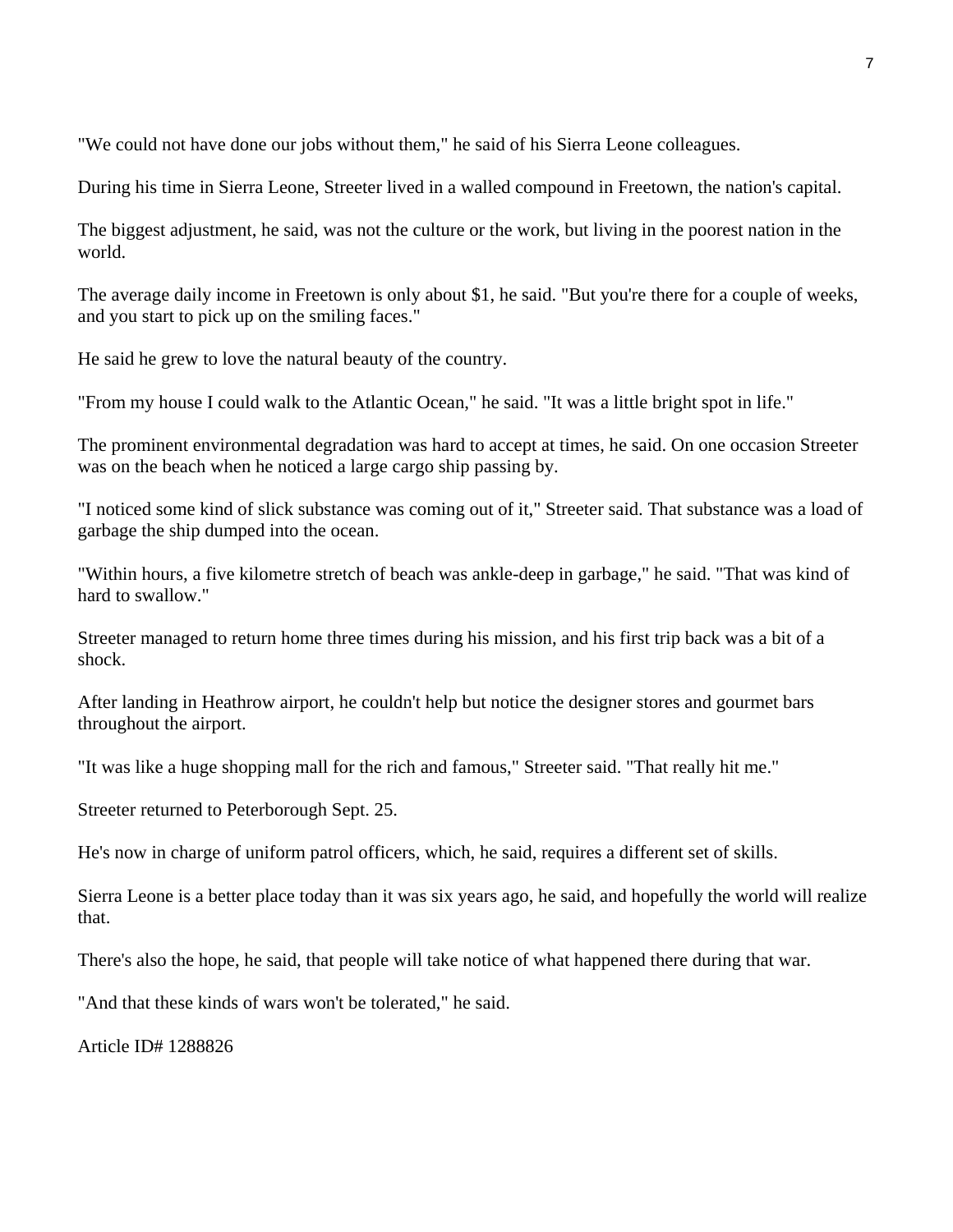



United Nations Mission in Liberia (UNMIL)

# **UNMIL Public Information Office Complete Media Summaries 10 November 2008**

*[The media summaries and press clips do not necessarily represent the views of UNMIL.]* 

### **Newspaper Summary**

#### **Two Experts Return Home after giving technical assistance to team investigating Email Scam**

(The Inquirer, Liberian Express, The Parrot)

- The Inquirer newspaper reports that two experts from the James Mintz Group, Inc (JMG) who were in the country to assist the Independent Ad-Hoc Committee to investigate the alleged email scam linking the President office to corruption have returned home.
- According to a release issued in Monrovia recently, the group was engaged to assist the independent Ad Hoc Committee in the identification, reviewing and analyzing certain government computers and servers.
- The JMG experts were to also take a forensic image of the hard drives and servers, and analyze the data from those computers to determine their authenticity and review other information relevant to the investigation. The investigation involves former Minister of State, Willis Knuckles alleged circulation of emails soliciting money from the Liberia Ship and Corporate Registry (LISCR) relative to the extension of that company contract to manage the Liberia's Maritime Programme. Meanwhile, the Liberian Express and the Parrot newspapers report that the 'Dunn's Committee' headed by United States based Liberian Professor Elwood Dunn has been allotted an amount of US\$ 400,000 for the investigation process.

### **Over-spending, Illegal Payments at NASSCORP --Audit Report Claims**

(The News, Heritage, The Monitor)

- The report of audit conducted by the General Auditing Commission (GAC) on the National Social Security and Welfare Corporation (NASSCORP) covering the financial year 2005/6 and 2006/2007 revealed over spending and other illegal payments of honorarium and stipend to board members. The report indicated that between July 2005 and July 2007, the Board of Directors of NASSCORP awarded four increases in the remuneration it established and paid itself.
- According to the GAC, though NASSCORP Decree is explicit that the Director General of the entity shall not receive Board remuneration, the current Director General Francis Carbah and his immediate predecessor participated in honorarium and stipend payments made to the Board amounting to US\$17,750.
- The Monitor newspaper quoting a GAC audit report called for the standardization of board fees for public institutions urging the government to ensure a timely resolution. Meanwhile, the Heritage newspaper reports that Mr. Carbah was over the weekend reportedly "stopped" from leaving the country to attend a World Bank Seminar on Social Security Reform in the U.S.

#### **MTA Acquires Additional Buses to East Transport Problem**

(The Informer, Heritage)

• The Monrovia Transit Authority (MTA) has announced the arrival of ten new buses to ease the transportation problem across the country. Addressing a news conference at the weekend, MTA Managing Director, Sewan Wiah said the buses came through a grant that was presented by an American based company in Holland.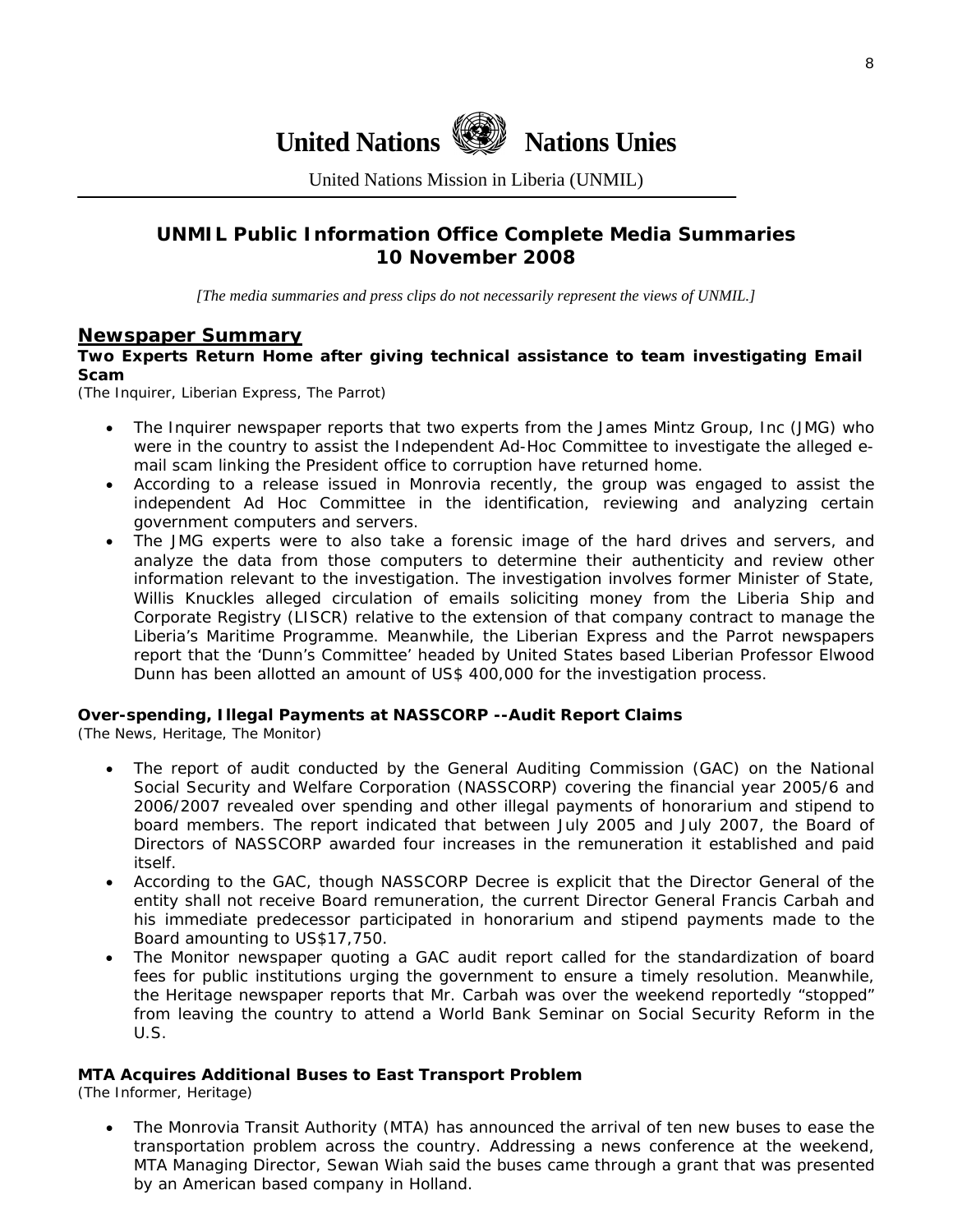• Mr. Wiah said though the buses are intended for the use of the public, he said students will be prioritized and that special arrangements will be put in place to allow them pay a minimum fee on the buses.

9

#### **Press Union Elect New Leadership**

(The Inquirer, The Monitor, The News, New Vision, The Parrot, Liberian Express, The Independent)

- The media reports that the Press Union of Liberia (PUL) has elected a new corps of officers to administer the affairs of the Union for the next two years. Those elected are the current Secretary General, Peter Quaqua as President. Mr. Quaqua won the elections by 137 votes from a total of 245 votes cast ahead of his rival Bernard Waritay with 107 votes.
- Broadcast journalist Philip Sandi was elected Secretary General by 120 votes ahead of Jallah Grayfield who garnered 69 votes, Philip Moore 38 votes, and George Walkins 15. The only female in the race, Inquirer's Melissa Chea-Annan and LBS's Jacob Parley both won by white ballot for the positions of Assistant Secretary General and Vice President respectively, while Mr. Joshua Kpenneh was re-elected Treasurer after defeating Moses Whenyou of Star Radio with 143 votes to 96. Although the election has ended but there were talks amongst supporters of Waritay that the process was marred by irregularities.

#### **NIC Debunks Bribery Claims**

(The News, The Inquirer, The Analyst, Daily Observer)

- The National Investment Commission (NIC) has described as "blatant, unwholesome, and diabolical lies" a local newspaper report that its officials have received kickbacks for the rebidding process for the Western Cluster mining concession. NIC in a press release over the weekend said the story published in the November 7-9 edition of the Liberian Express under the caption "LME, NIC Officials in Bribery Scam as 'Knucklesgate' probe gets underway is nothing but falsehood and fabrication intended to ruin the hard-earned image of the commission.
- According to the release, the story alleges that the Public Procurement and Concession Commission has requested a halt to the re-bidding process for the Western Cluster Iron Ore Mining Concession in the wake of reports that two more officials of the Ministry of Lands and Mines and the National Investment Commission may have received kickbacks in the deal. In the face of these developments, the NIC said, it is challenging the author of the story to go beyond mere allegation and provide credible proof to authenticate the story.

#### **German Government to Train Road Builders**

(National Chronicle, The Informer, The Monitor, The News, New Vision)

- The German Government has commenced a four-year capacity-building programme for private Liberian road builders. Under the arrangement through Inwent, the German government will develop the skills of local engineers in the field of road construction and maintenance over the four year period. Inwent Senior Project Manager for Business Development and Infrastructure, Heinrich Plote said the German government has been attracted to Liberia's infrastructure development due to the destruction caused by the civil war.
- Mr. Plote spoke at the end of a planning workshop for members of the Association of Liberian Road Constructors in Monrovia. He said his government would support members of the organization and other private road constructors and enterprises in the road sector in Liberia.
- Mr. Plote said 200 private enterprises in the field of road construction throughout Liberia would benefit from the programme and the constructors will also be taught how to prepare tenders for contracts. Mr. Plote indicated that it has been observed that Liberian companies lack capacity to singularly undertake big projects.

# **Radio Summary**

**Local Media – Radio Veritas** *(News monitored today at 9:45 am)*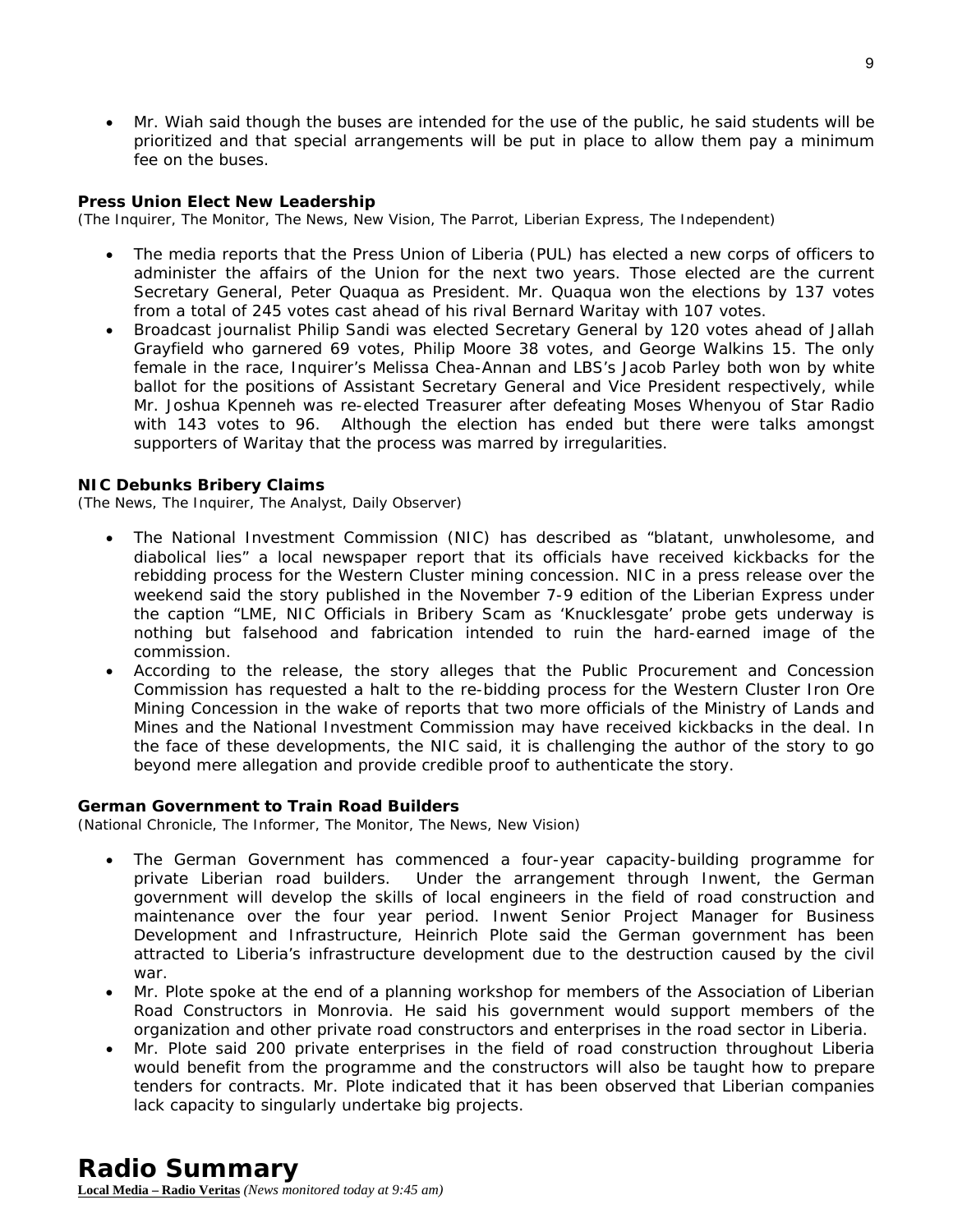#### **LET-USA Dedicates US\$45,000 School Project in Bong County**

- The Liberia Educational Trust USA-branch has dedicated a US\$45,000 primary school project in Salala, Bong County.
- The dedication which was carried out in collaboration with the Monrovia Office of LET is an annex to the Martha Tubman Primary School.
- According to the Chairman of LET-USA, Robert Sirleaf the dedication is in celebration of the students of the school and the people of Salala.
- Mr. Sirleaf said the school construction project is among several others being targeted by Government.
- The head of LET-Liberia, Dr. Evelyn Kandakai said Liberia stands to benefit from a total of US\$1.3 million.
- The Salala School project was implemented by the Liberia Agency for Community Empowerment, LACE.

*(Also reported on Star Radio, Truth F.M. and ELBC)*

#### **PUL Elect New Officials**

*(Also reported on Star Radio, Truth F.M. and ELBC)*

#### **More Buses to Ease Monrovia's Transport Problem**

# **STAR RADIO** *(News monitored today at 9:00 am)*

#### **UNMIL SRSG Takes Night Patrol with Police**

- The Special Representative of the Secretary-General Ms. Ellen Margrethe Løj has acknowledged that the Liberia National Police (LNP) is still faced with numerous challenges but said the mission was prepared to join the LNP in facing these challenges which include logistics and infrastructure among others.
- Speaking when she toured several police stations and depots in Monrovia and its environs Saturday night, Ms. Løj said there is nothing the UN wants more than success for the LNP in its operations.
- She said the tour gave her a firsthand impression of the challenges faced by LNP personnel, especially during their night operations.

*(Also reported on Truth F.M. and ELBC)* 

#### **Government to Construct National AIDS Secretariat**

\*\*\*\*

- Government says it would shortly construct a National AIDS Commission Secretariat to lead a national response to the disease.
- According to a release, a steering committee has been constituted to coordinate HIV/AIDS activities in various ministries and agencies.
- The HIV/AIDS steering committee would provide needed policy direction, institutional development and capacity building.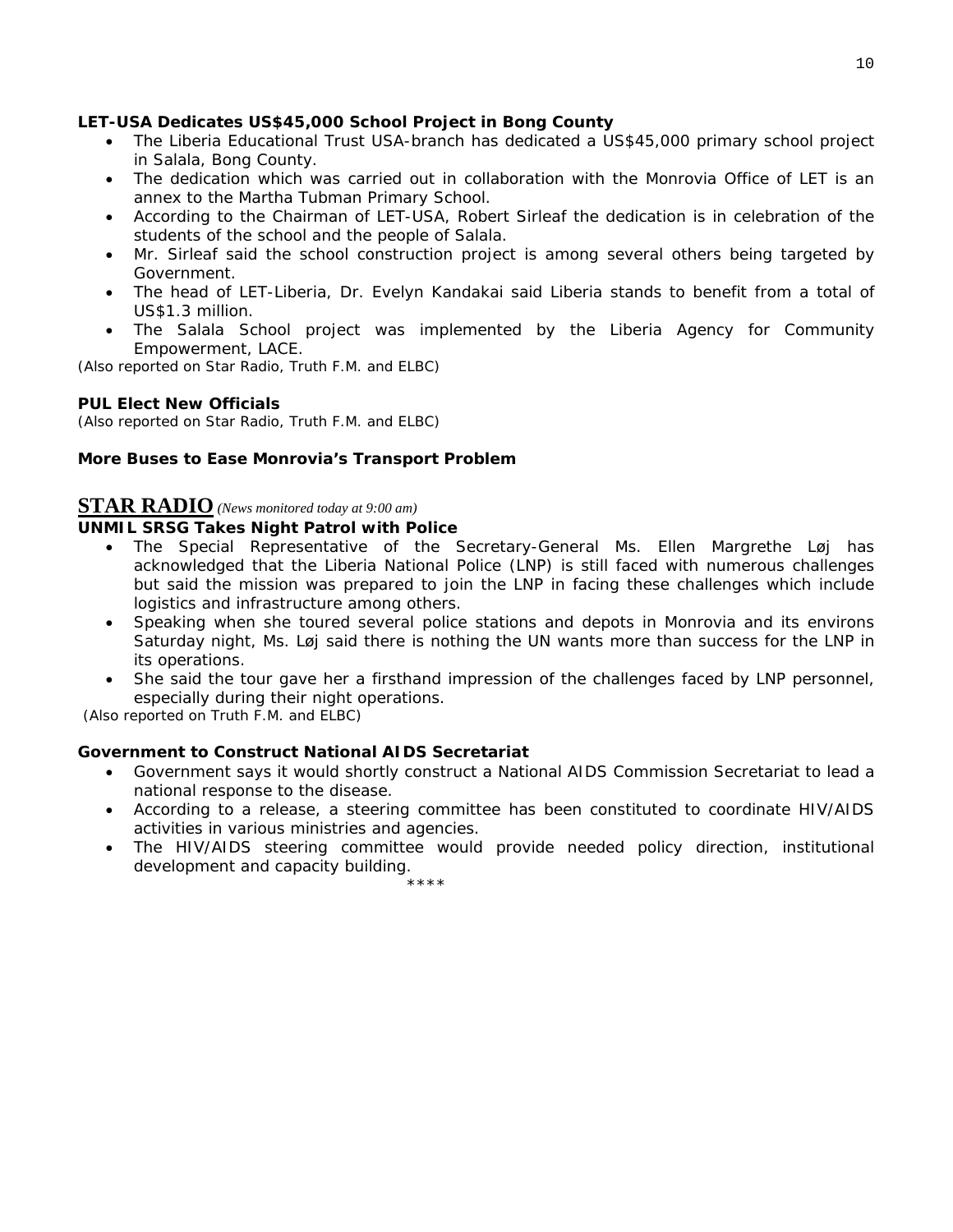# BBC Monday, 10 November 2008

### **Rwandan anger at Germany arrest**

Rose Kabuye was detained on her arrival at Frankfurt

Rwanda's foreign minister has condemned the arrest of a senior Rwandan official in Germany in connection with a killing that triggered the 1994 genocide.

Rosemary Museminali told the BBC that the arrest of Rose Kabuye, chief of protocol for Rwandan President Paul Kagame, was "illegal and flawed".

Ms Kabuye was detained in Frankfurt on a warrant issued by a French judge.

She is one of nine senior officials wanted over the shooting down of former President Juvenal Habyarimana's plane.

All are members of the party which ousted the genocidal regime.

Rwanda's foreign minister said Germany had no right to arrest Ms Kabuye.

"The whole system which the arrest warrants were based on was flawed, it was based on politically motivated information," she told the BBC's Network Africa programme.

Correspondents say Ms Kabuye, a former guerrilla fighter with the Rwandan Patriotic Front (RPF), now Rwanda's ruling party, has heroic status in Rwanda.

She has since served as an MP and mayor of the capital Kigali, and i s one of President Kagame's closest aides.

### **Diplomatic immunity?**

The plane carrying Habyarimana, a Hutu, was shot down on 6 April 1994, as Mr Kagame's Tutsi rebels were advancing on Kigali.

The Hutu extremist government accused the RPF of the assassination. Within hours, militias set up roadblocks and started to systematically murder any Tutsis or moderate Hutus they could find.

The RPF has always accused the Hutu extremists of shooting down the plane, to provide a pretext for carrying out their genocidal plans.

Some 800,000 people were slaughtered in just 100 days before Mr Kagame's forces ousted the Hutu government.



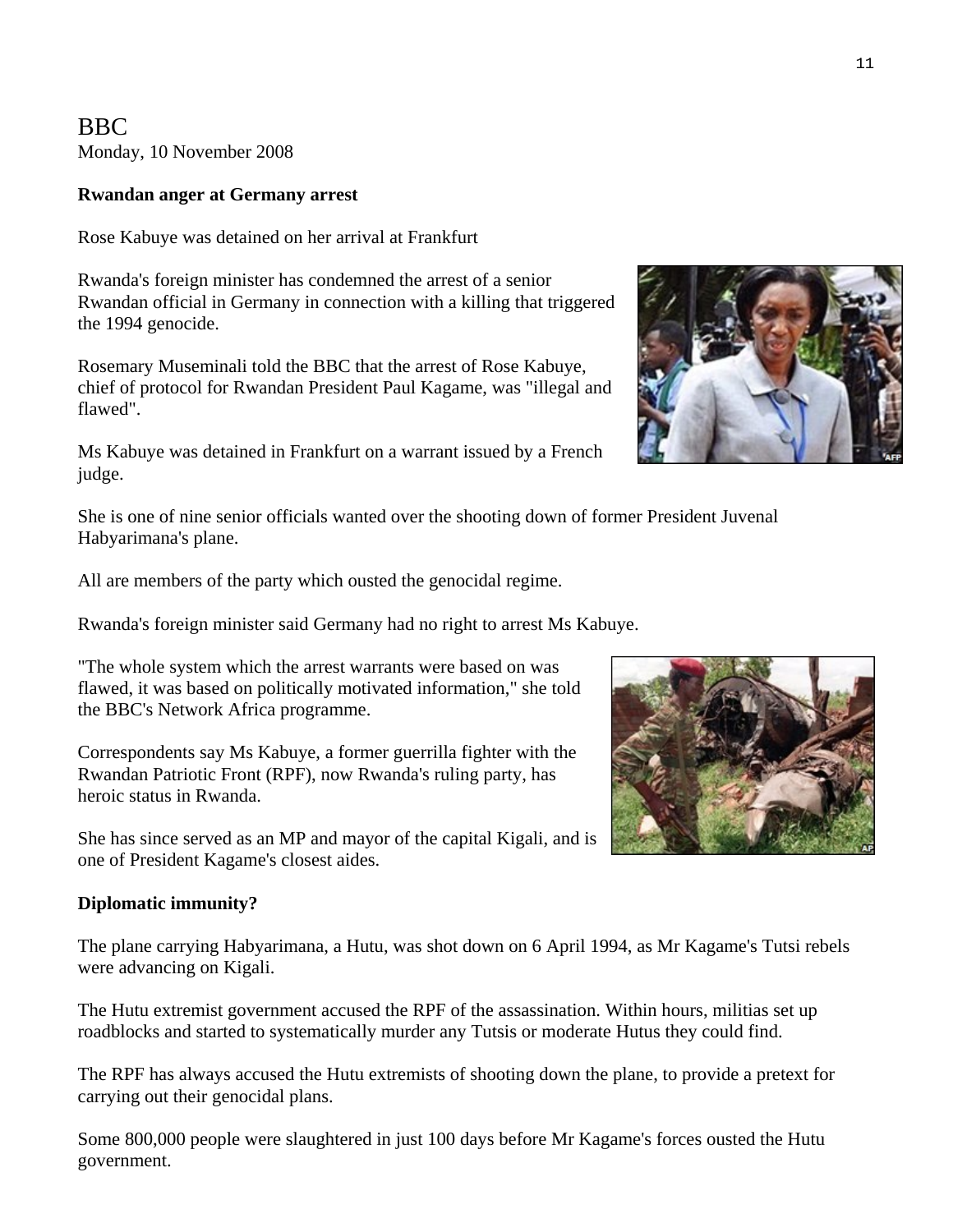A German diplomat told AFP news agency that Ms Kabuye had been in Germany on private business and that Germany was "bound to arrest her" by a French-issued European arrest warrant.

Ms Kabuye has visited the country before but under German law could not be arrested as she was part of an official delegation.

Ms Museminali said Rwanda had been aware of warnings about the risk of arrest, but said her country believed Ms Kabuye was protected by diplomatic immunity.

"We did not think they had any right or any base to arrest her."

"Rose Kabuye is going to fight it out and we are very confident that she will emerge innocent," she said.

Ms Kabuye's lawyer said she would be transferred to France "as quickly as possible".

Ms Kabuye and the eight other senior RPF officials were indicted in France in 2006 following an investigation.

The charge led to an immediate break in diplomatic relations between Paris and Kigali that has continued ever since.

Ms Museminali said the African Union was taking up Ms Kabuye's arrest with the EU.

"We do not think that France has any right to pass any legal jurisdiction over Rwanda, a country especially that has been implicated in the 1994 genocide," she said.

President Kagame has long accused France of complicity in the genocide.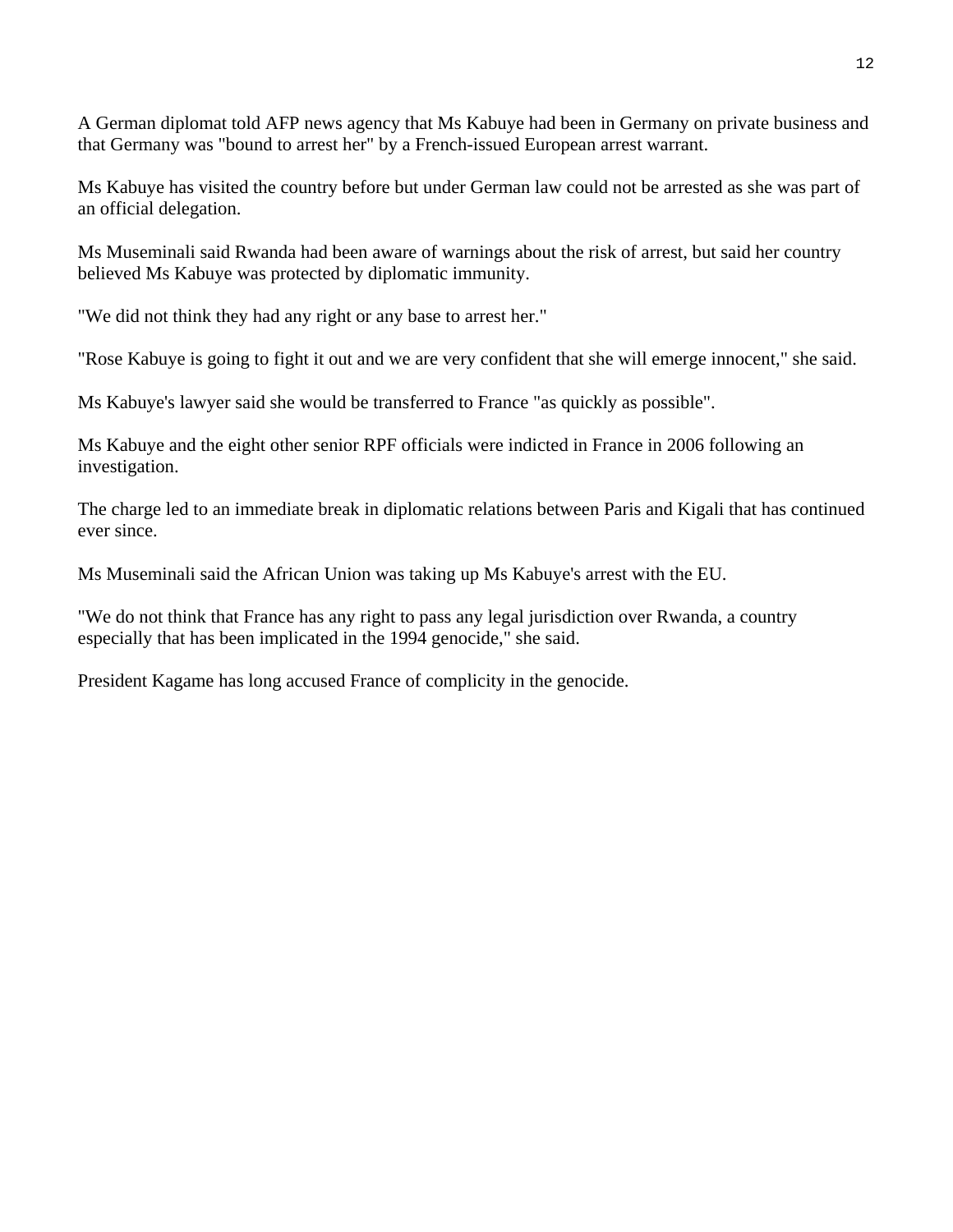# BBC Saturday, 8 November 2008

## **UN alleges war crimes in DR Congo**

Villagers said the rebels killed civilians in their homes

The rebel forces of Gen Laurent Nkunda and pro-government militias in the Democratic Republic of Congo have been accused of war crimes by the UN.

The alleged crimes took place in the eastern town of Kiwanja this week when it was captured by Gen Nkunda's forces. Several civilians were reported killed.

The UN said investigators did not yet have a clear idea of what happened.

Fighting between government and rebels forces has left hundreds of thousands of people displaced since August.

The head of the UN mission (Monuc), Alan Doss, said he was concerned about what he described as "targeted killings of civilians by different armed groups" in Kiwanja, 80km (50 miles) north of the provincial capital Goma.

"We condemn them, we deplore them, and we remind the different groups involved that international law is very clear on this - these are war crimes that we cannot tolerate," he said, quoted by AFP news agency.

The UN investigation followed reports by Human Rights Watch that civilians were killed in their homes in Kiwanja, both as pro-government militiamen tried to take the town and after their departure.

At least 26 people are known to have died. UN military spokesman Jean-Paul Dietrich told the BBC that while some may have died in crossfire, others were summarily shot.

The rebels said they had attacked armed, pro-government militiamen, but reports say there was no evidence to suggest the dead people were fighters.

### **Humanitarian catastrophe**

The investigation came as African leaders meeting in Nairobi called for an immediate ceasefire, for UN peacekeepers to be given a wider mandate and for humanitarian corridors to be set up to help the displaced.

The DR Congo government has accused UN peacekeepers of failing to stop rebels from killing civilians.

But while Rwanda has been accused of supporting the rebels a Uruguayan officer serving with the UN peacekeepers in DR Congo said the government side was being reinforced by Angolan troops.

The officer spoke to international news agencies in Goma, saying the Angolans had arrived there four days ago.

Two eye-witnesses have told the BBC they have seen Angolan troops in the area.